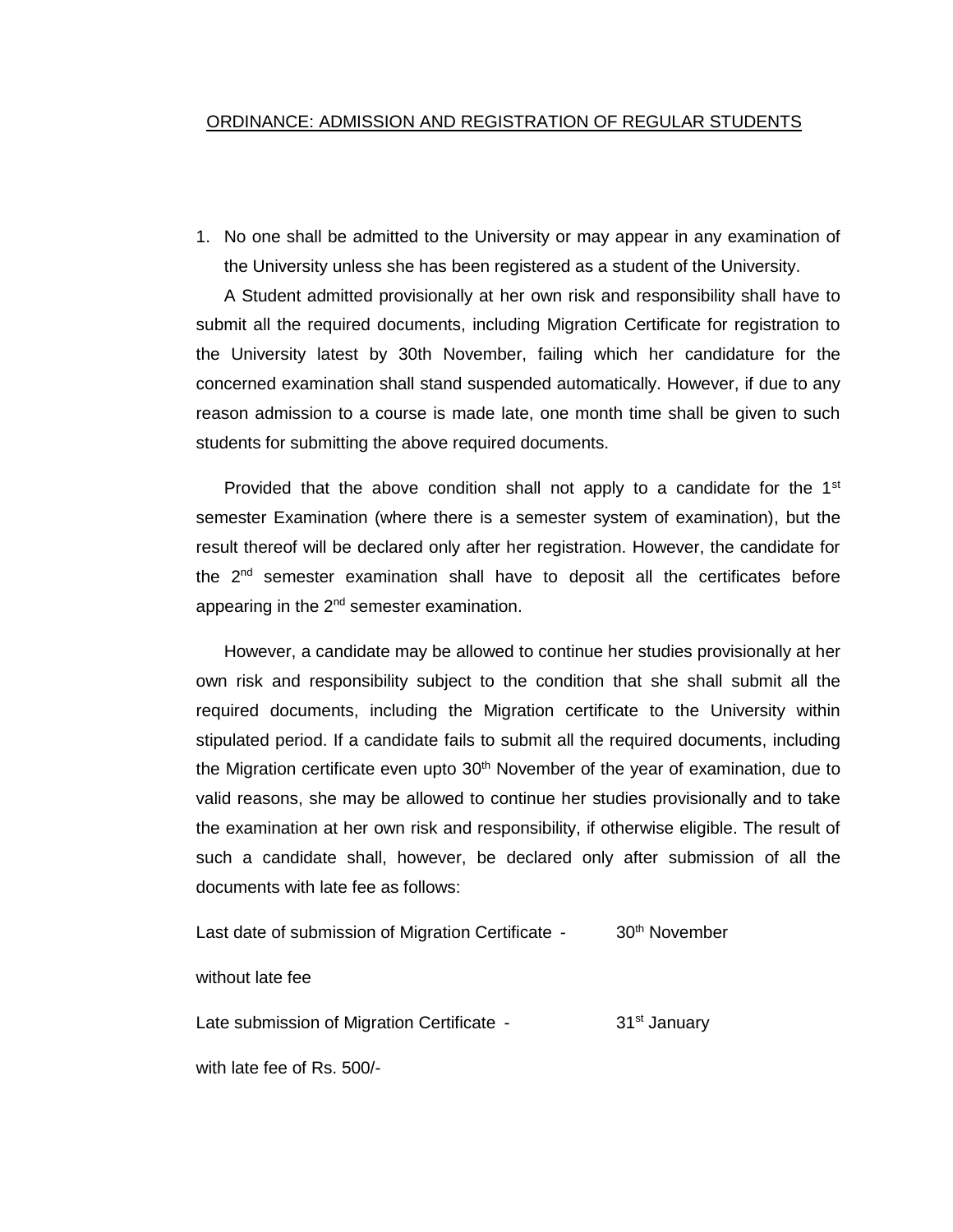| Late submission of Migration Certificate - | Before commencement              |
|--------------------------------------------|----------------------------------|
| with late fee of Rs. 1000/-                | of 2 <sup>nd</sup> Semester Exam |

However, the candidate shall not be allowed to appear in 2<sup>nd</sup> Semester examination without submitting the Migration Certificate.

- 2. A student registered under this Ordinance shall be called the student of Bhagat Phool Singh Mahila Vishwavidayalaya Khanpur Kalan, Sonipat.
- 3. Every student, who is not registered with the University, shall pay the prescribed fee/charges to the University, at the time of admission, through the department/college which she intends to join. Thereafter, in case of re-admission of a student whose name is struck off the rolls of the department/college, she shall pay re-admission fees of Rs. 2000/- for making necessary entries in the University register.
- 4. A student who applies to reappear in an examination as an ex student, she shall pay the prescribed examination fee.
- 5. The Registration and Scholarship Branch shall maintain a database of all Under Graduate and Post- Graduate students for University examinations in the University Teaching Departments and the Colleges recognized by the University or carrying on research work in the University or appearing in a University examination in the capacity of ex student.
- 6. The database shall contain following details in respect of each student, her photograph, the full name, father's name, permanent address, institution entered, year of admission, particulars of the last examination passed, every pass or failure in a University examination with roll number, any University scholarship, medal or prize won, every degree taken and serious penalty awarded to her by the institution or the University.
- 7. On registration, the student shall be provided with a registration number under which her name has been entered in the database and that number shall be quoted in all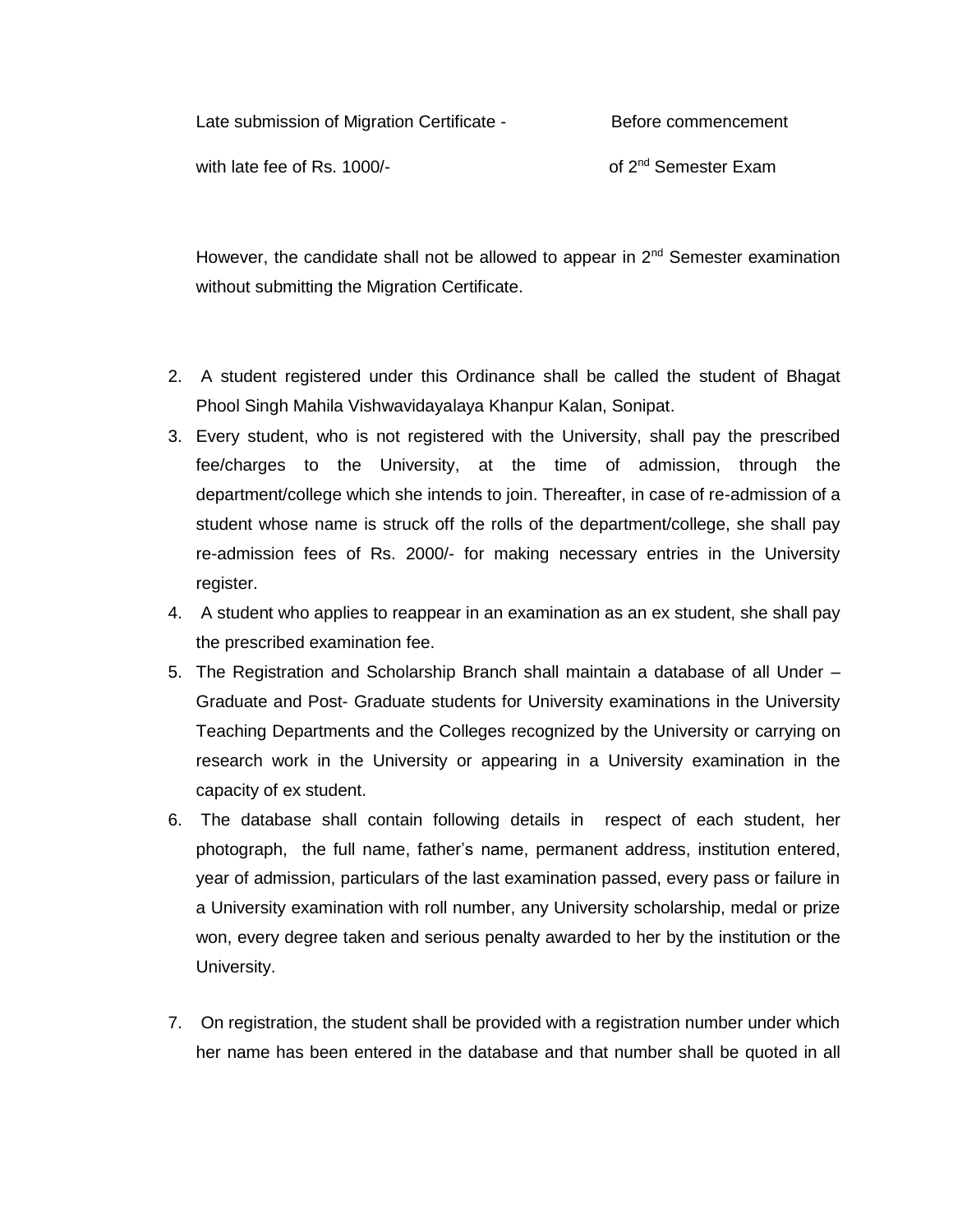subsequent report(s) concerning the student, and in all applications by the student for admission to a University examination.

- 8. Applications for correction in the particulars of a candidate shall be entertained by the Registration and Scholarship Branch upto one month of the communication of the registration number through the Principal/HOD without any fee, thereafter, a fine of Rs. 100/- shall be charged from the student.
- 9. Application for admission to the University examination shall be scrutinized with reference to the student database. The Controller of Examinations may refuse to accept the application of a candidate about whom complete particulars have not been reported or have been reported incorrectly and requires him to forward a complete statement of the particulars through the Head of the Department/Principal of the College.
- 10. A registered student is entitled to get a certified copy of the entries under her name on payment of Rs.200/-
- 11. The request of a student who wishes to apply for change of her name after marriage in the records of Registration & Scholarship Branch shall be entertained only after submitting her marriage certificate issued by the competent authority after following due procedure. She shall pay a fee of Rs. 200/- for the purpose. Provided further that if a student wishes to change her name due to any other reason, she has to submit the required/prescribed documents as per Govt. instructions in the matter and shall pay the prescribed fee of Rs. 200/-. The same fee shall be charged for correction in name(s) after one month from the issuance of the DMC of 1<sup>st</sup> semester examinations.
- 12. If a student's name is struck off the rolls of a College / Department, or she migrates to another College / Department or is rusticated or expelled, such a fact shall immediately be reported to the Registration and Scholarship Branch for record in the Register of Students and for such other action as may be necessary.
- 13. A candidate who has passed her lower examination from a foreign University/Board, a fee of Rs. 1000/- shall be charged from her on account

of verification of the documents from the concerned foreign University/Board

14.Every Department/College has to submit the registration return to the Registration & Scholarship Branch of the University on the prescribed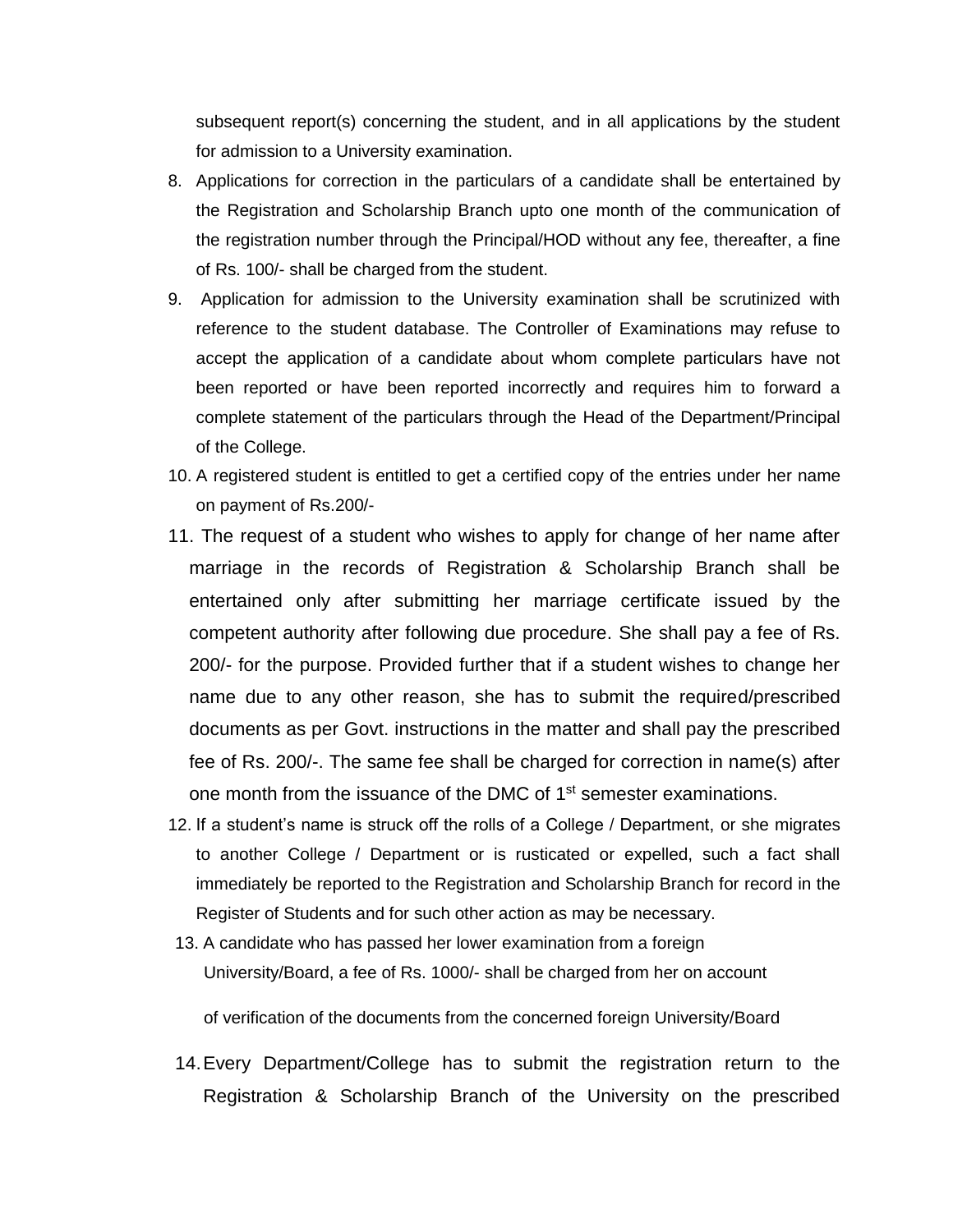proforma within one month from the last date of admission, failing which a late fee of Rs. 5/- per student, per day shall be deposited with the University Cashier in Accounts Branch by the defaulting personnel of the concerned Deptt./Institute/College and the copy of the receipt shall be attached with the Registration Return Proforma.

15. If the applicant be a detained student or one who has been degraded or against whom any disciplinary action has been taken, etc. the Principal shall specifically mention this in the application.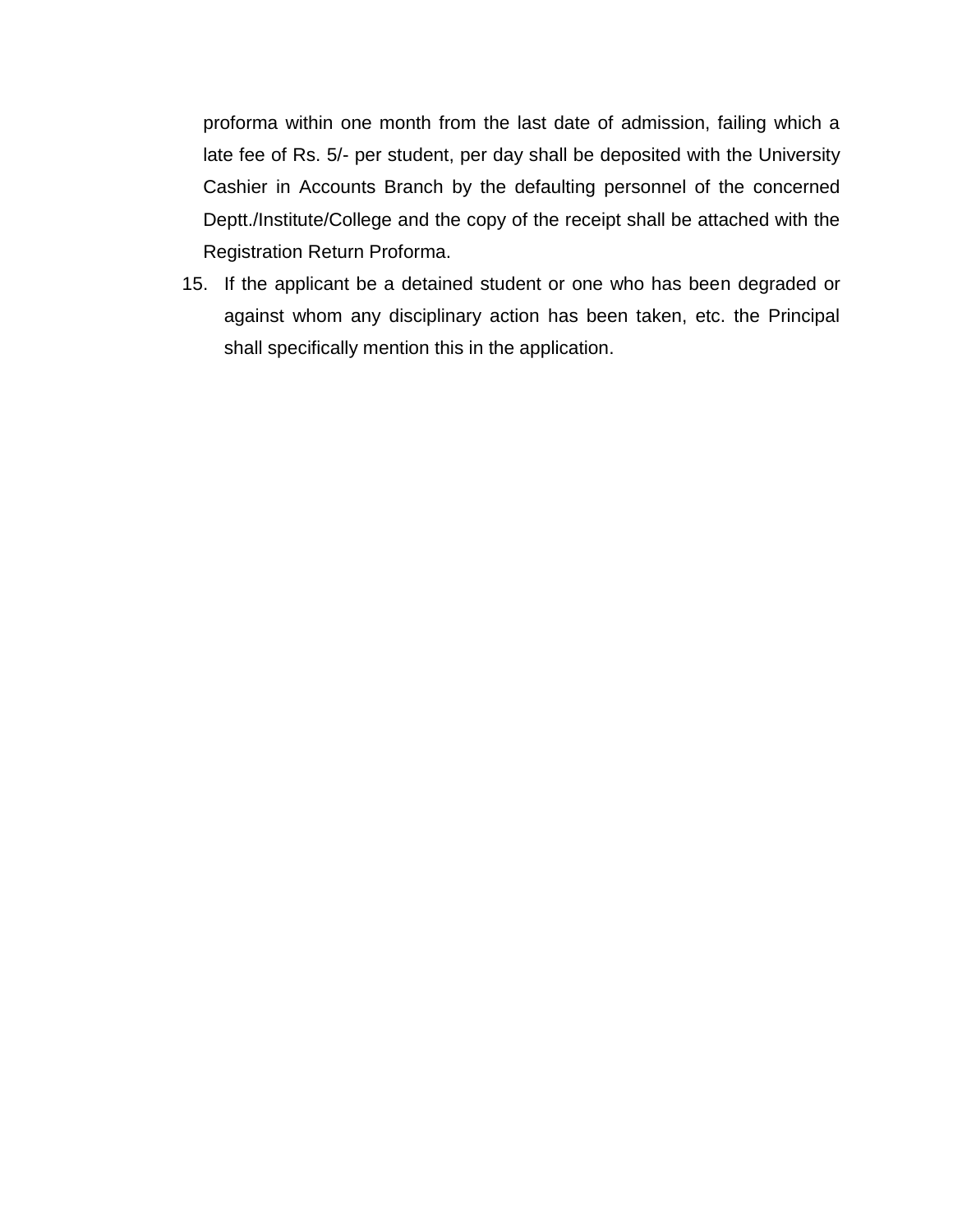## **ORDINANCE: - MIGRATION**

1. A student from any other recognized University or a Board of Examination other than Board of School Education, Haryana shall be eligible for admission to the University only on production of migration certificate (or Transfer Certificate, if a Board does not issue the migration certificate ) to show that the University or Board has 'No Objection' to her joining this University and she will have to submit the same up to  $30<sup>th</sup>$  November of the year of examination without any late fee, failing which her candidature for the concerned examination shall stand suspended automatically. Provided that the condition of production of the migration certificate shall not apply in the case of students passing their examination from a foreign University.

However, a candidate may be allowed to continue her studies provisionally at her own risk and responsibility subject to the condition that she shall submit the migration certificate to the University upto 30<sup>th</sup> November of the year. If a candidate fails to submit the migration certificate by the  $30<sup>th</sup>$  November of the year of examinations due to valid reasons, she may be allowed to continue her studies provisionally and to take her examination also at her risk and responsibility, if otherwise eligible. The result of such candidate shall, however, be declared only if the candidate submits her migration certificate before the issuance of the Roll number for the next semester examination with the late fee as follows:

Last date of submission of Migration Certificate -30<sup>th</sup> November

without late fee

Late submission of Migration Certificate - The Sanglet State State States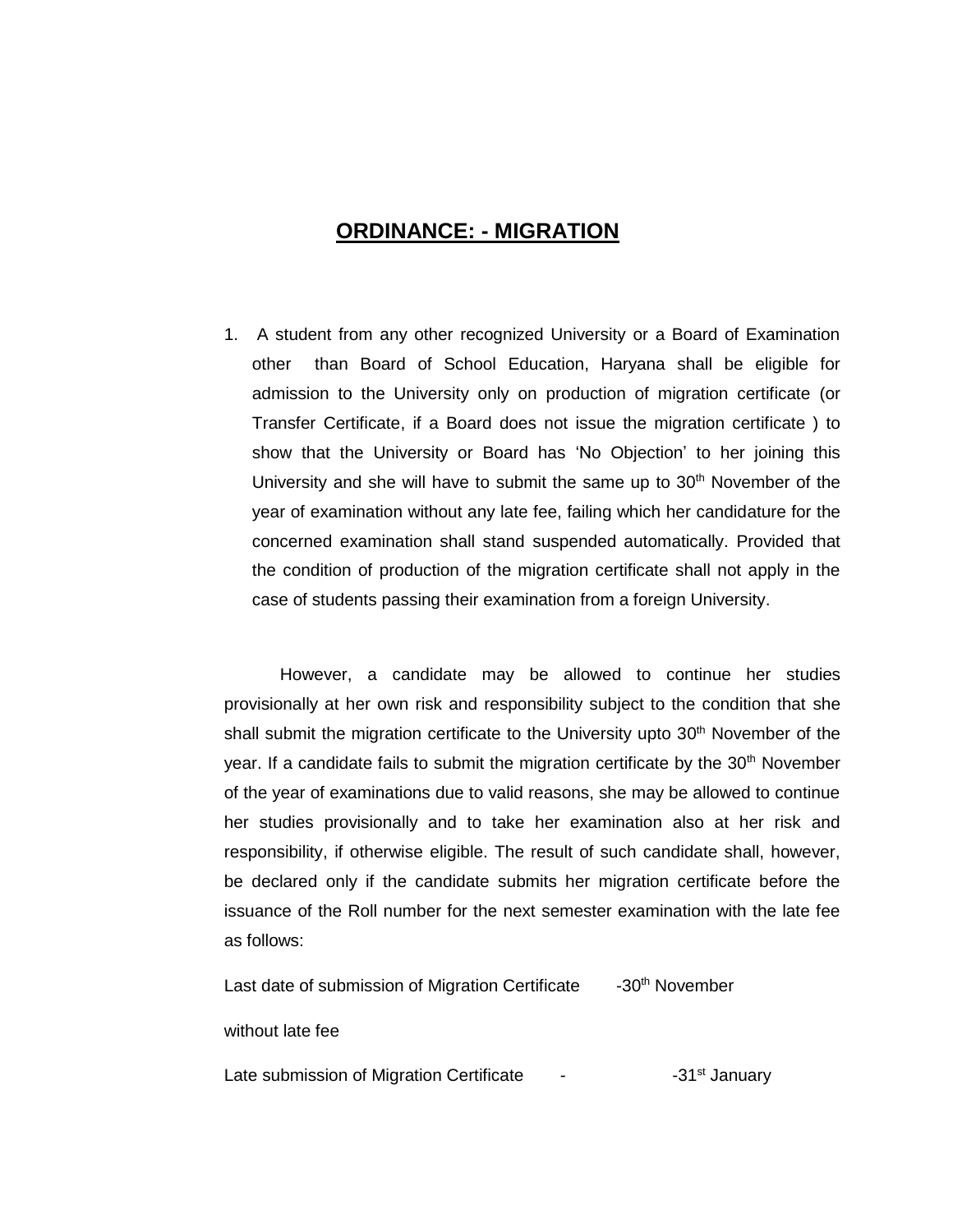with late fee of Rs. 500/-

Late submission of Migration Certificate - Before commencement with late fee of Rs. 1000/-  $\qquad \qquad$  of 2<sup>nd</sup> Semester Exam

However, the candidate shall not be allowed to appear in  $2<sup>nd</sup>$  Semester examination without submitting the Migration Certificate.

- 2. A student who has not completed her course of studies or having completed her course of studies has not appeared at the examination for which she was studying under the ambit of any other University or a College admitted to its privileges shall not be admitted to the University except on production of the following documents in addition to the certificates mentioned in the preceding clause:-
- (a) College leaving certificate from the Principal of the College or from Registrar of the University which she leaves;
- (b) Certified copies of the entries against her name in the register of students of the University concerned.
- (c) A certificate from the last attended Head of the University Teaching Department / Principal of the College, to the effect that she has attended, in the subjects offered by her at this University, number of lectures in the College /University from which she wishes to migrate, so as to enable her to complete the course of studies prescribed by this University.

3. A student admitted in Pre Ph.D. Course work shall submit her migration certificate within 4 months of her admission. If a candidate fails to submit the migration certificate within the stipulated period mentioned above due to valid reasons, she may be allowed to continue her studies provisionally and to take her examination also at her own risk and responsibility, if otherwise eligible. The result of such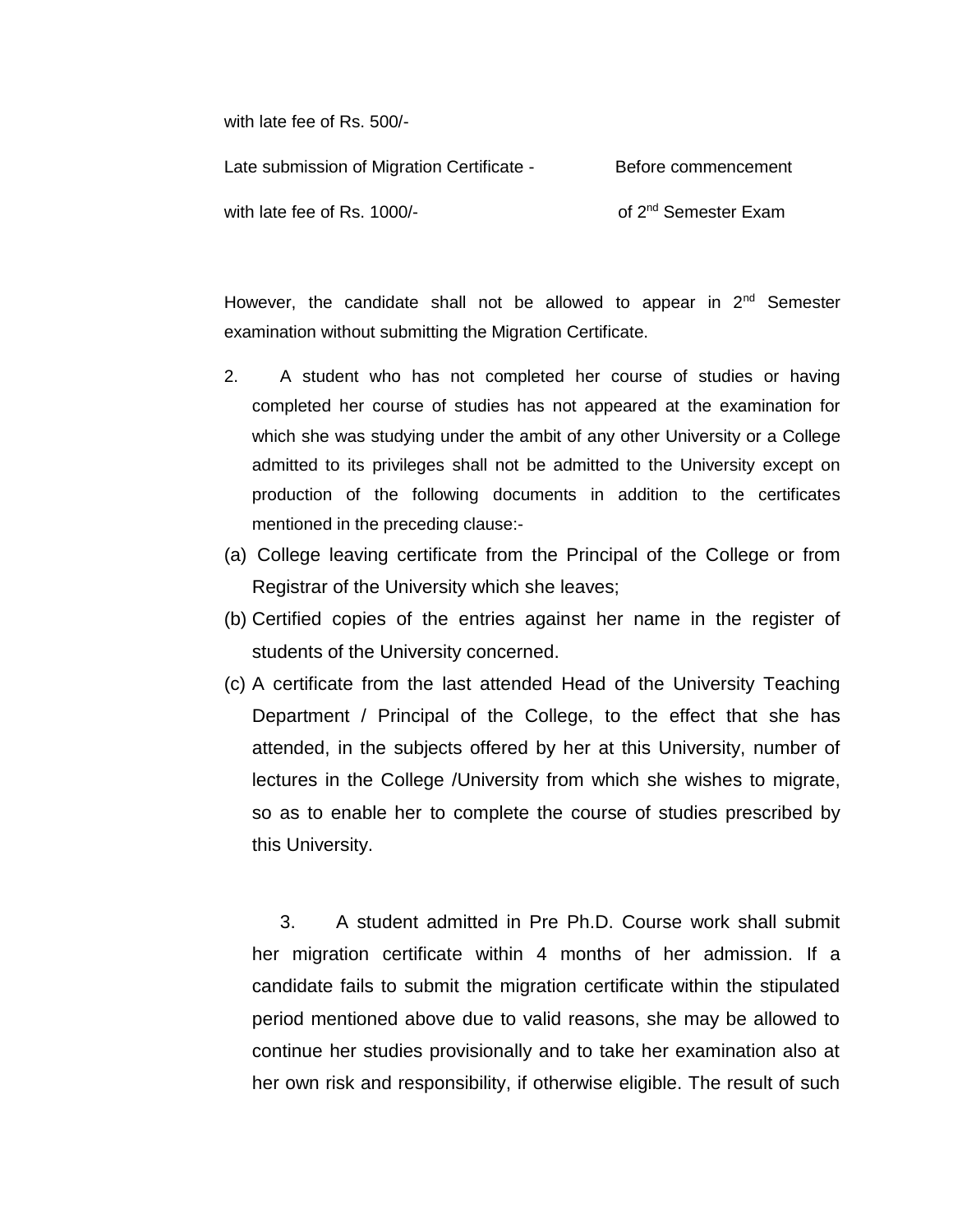candidate shall, however, be declared only if the candidate submits her migration with a late fees of Rs.1000/- and her name has been registered with the University.

# *Migration Rules From other Universities to Bhagat Phool Singh Mahila Vishwavidyalaya, Khanpur Kalan*

- 1. Migration cannot be claimed as a matter of right. The candidate must have valid reasons as compassionate ground such as transfer of parents, medical ground, security reasons, matrimonial reasons and likewise for migration.
- 2. Migration certificate can only be obtained after filling up the prescribed application form available in the Registration & Scholarship Branch of the University or the same can be downloaded from the University website.
- 3. Migration shall be allowed only subject to availability of vacant seats. Provided further that no seat would be increased beyond sanctioned intake of seats.
- 4. A candidate who has got compartment/reappear in any subject will not be eligible for migration.
- 5. The candidate allowed migration will be required to produce all such certificates and pay all such fees as may be prescribed by the University from time to time.
- 6. Migration fee to be charged shall be as fixed by the University from time to time. Migration fee once paid by the student shall not be refunded under any circumstances.
- 7. The application processing fee shall be Rs.1000/--(non-refundable). No request shall be considered / entertained without processing fee.
- 8 The student who intends to migrate to Bhagat Phool Singh Mahila Vishwavidyalaya, Khanpur Kalan from any University/Institution has to pay the Migration fee of Rs. 5,000/- and Rs 3,000/- for Professional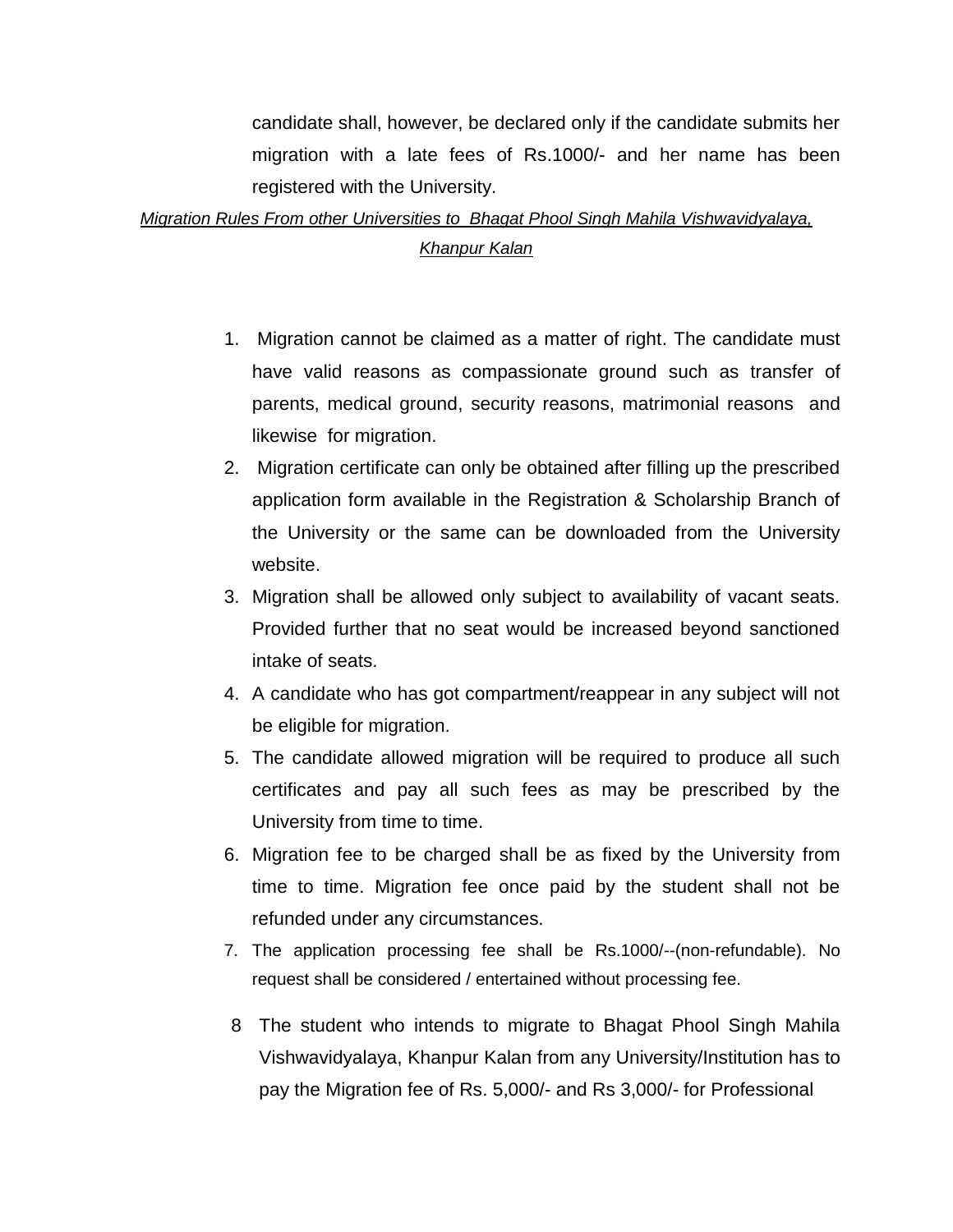and Non – Professional courses respectively (in addition to the programme (course) fee prescribed by the University).

- 9 The duration of the course must be the same as in Bhagat Phool Singh Mahila Vishwavidyalaya, Khanpur Kalan.
- 10 .The Scheme of Examination of such other University from where the candidate is seeking migration shall be equivalent to the Bhagat Phool Singh Mahila Vishwavidalaya,Khanpur Kalan. The degree of the University from which the candidate seeks migration with respect to the syllabus of the previous year should not be materially different. The equivalence of the syllabus will be decided by the Departmental Staff Council of the concerned department. If there is a major difference in the scheme of examinations, the student may be required to appear in the deficient subjects and also may be exempted from appearing in a paper, if she has passed the same in the previous University on the recommendation of Department Staff Council of concerned Department.
- 11 Migration will be allowed from semester to semester and annual to annual system.
- 12 Request for migration for all the courses should be submitted to the Registration and Scholarship Branch of the University after obtaining 'No Objection' from the University/ Institution from where the student is to be migrated.
- 13 In case of Ayurveda and other similar Departments regulated by any apex regulatory Bodies, as applicable, the migration shall be considered against the available vacant seat after obtaining the NOC from CCIM or any other applicable regulatory Bodies.
- 14 If the applicant be a detained student or one who has been degraded or against whom any disciplinary action has been taken, etc. the Principal shall specifically mention this in the application.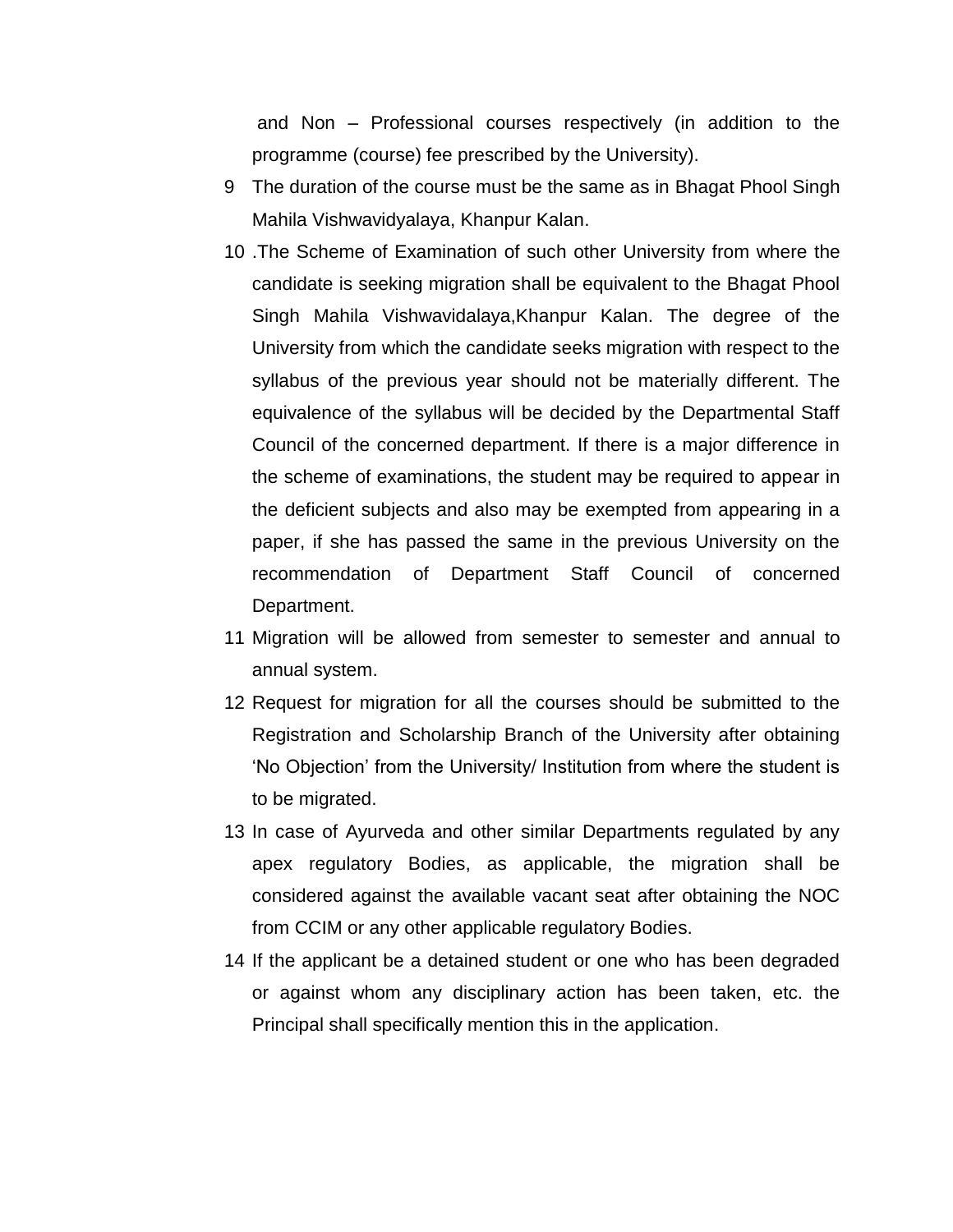# **Rules for Inter University Migration from Bhagat Phool Singh Mahila Vishwavidalaya,Khanpur Kalan, Sonepat to other Universities**

- 1. No migration certificate can be issued unless the student has been registered with the University.
- 2. A student, already registered with this University may be allowed to migrate to another University or Educational Institution, outside the territorial jurisdiction of the University and can be issued a migration certificate on her applying for the same on prescribed form for issuance of the 'No objection certificate' by this University and certified copies of the entries of registration record register / attendance register, she has to pay the Application Processing fee of Rs.1000/-. The application processing fee once paid shall not be refunded even if the candidate after having applied for migration certificate, later on withdraws her application.

If a student takes a migration certificate to join another University her candidature in the University shall lapse. However, she may subsequently return with the migration certificate from that University to take some further examination of this University in which case, she shall follow the same procedure and pay the same fee as prescribed for candidates of other Universities/ Boards migrating to this University and she shall be registered with this University afresh. If such a student after taking migration certificate does not join any other University /Board, she may return the migration certificate and apply for the restoration thereof, along with a fee of Rs 500/- in case the cancellation of migration certificate is sought during the course of study, the application must be forwarded by the Principal concerned.

3. If a student wishes to leave the course in the mid of the academic year or beyond the stipulated period as prescribed in the University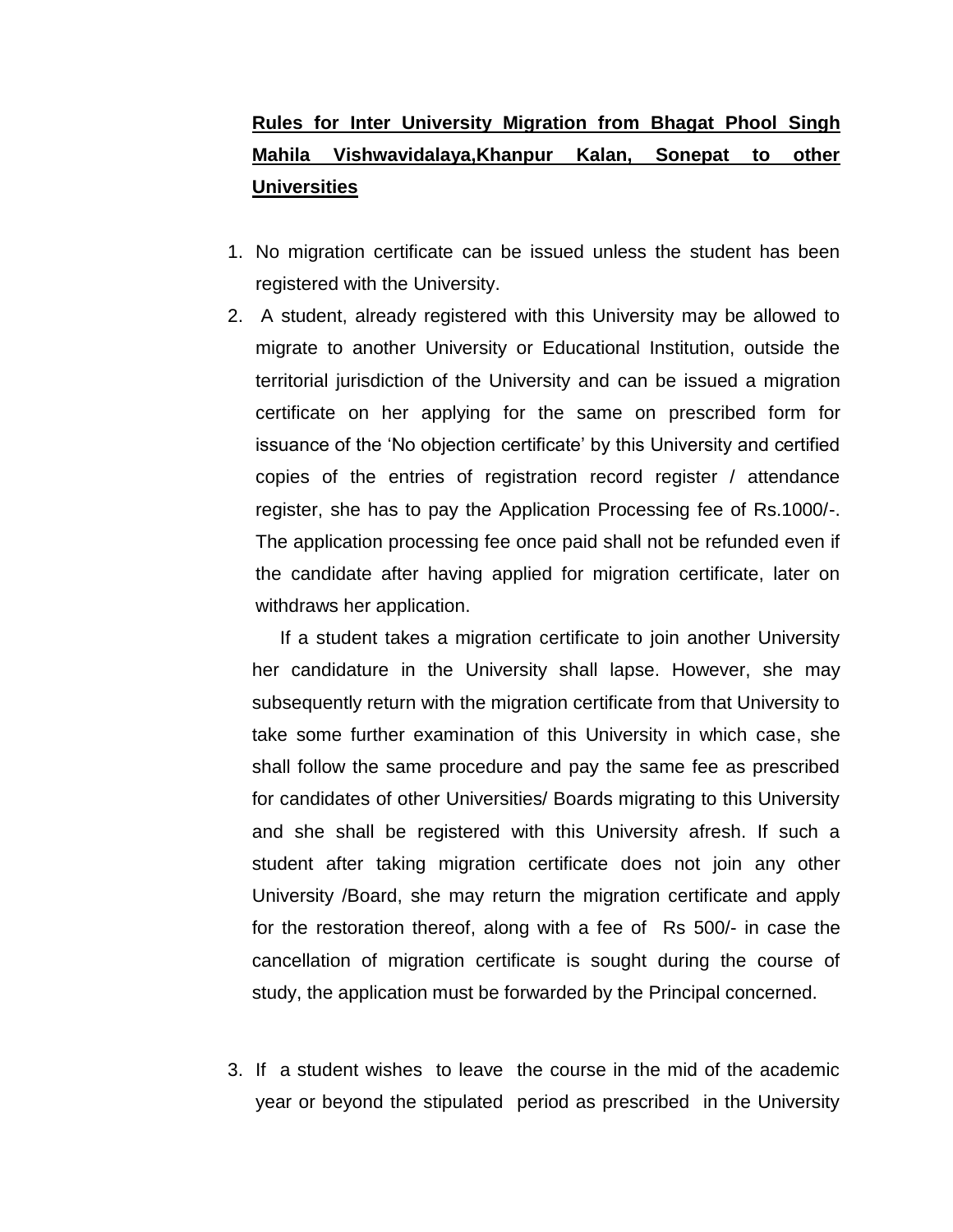prospectus(with reference to the clause of refund of fee) due to her personal reasons, the fee already paid by her shall be refunded. However , she has to submit the 'No Dues Certificate' issued by the concerned HOD/ Principal to the Registration and Scholarship branch for issuance of migration certificate (if already registered with the University).

- 4. The duplicate Migration Certificate will be issued to any student only after submitting the undertaking on the prescribed format (available on the back side of the migration form). Any concealment of the facts is an offence and the candidate shall be held responsible for consequences. Further, she has to deposit the prescribed migration fee for issuance of the same.
- 5. If the applicant be a detained student or one who has been degraded or against whom any disciplinary action has been taken, etc. the Principal shall specifically mention this in the application.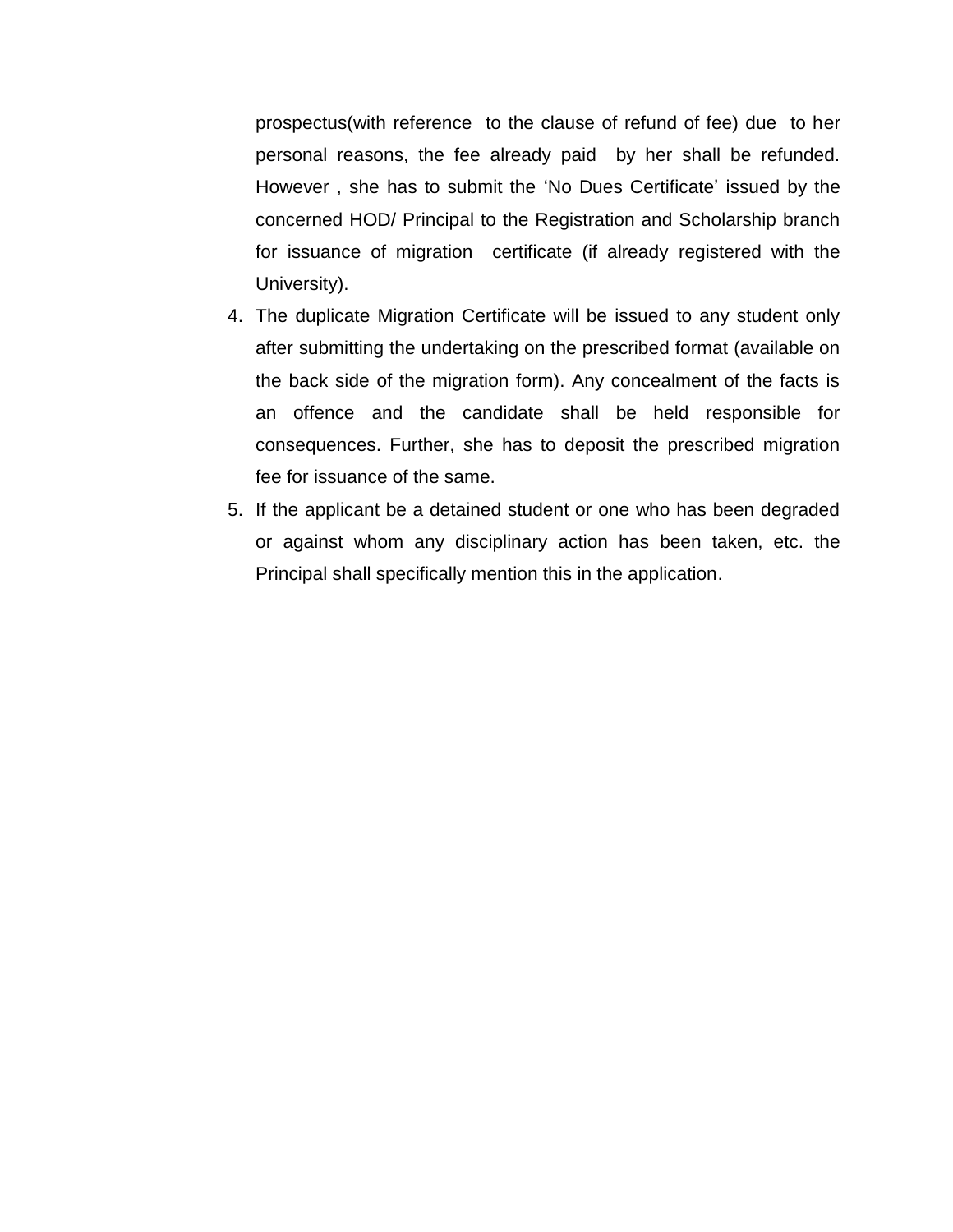Migration from Regional Centre(s) to Bhagat Phool Singh Mahila Vishwavidyalaya, Khanpur Kalan.

- 1. Migration cannot be claimed as a matter of right. Migration from regional centre(s) to the Bhagat Phool Singh Mahila Vishwavidyalaya, Khanpur Kalan shall be allowed only after the closing date of the admission as prescribed in BPSMV rules. The students shall be admitted on the basis of merit.
- 2. The Director/HOD of the centre & the concerned Department/Institute have to/ agree to the migration and the application is forwarded to Dean of Colleges for the sanction through the Director/HOD of both the centre and HOD of concerned department of BPSMV, accompanied by a fee of Rs. 1000/- which shall in no case be refunded.
- 3. Migration will be allowed against the seats falling vacant within the total intake sanctioned for the particular class at the time of admission to the first year of the course and onwards.
- 4. A candidate who has compartment/re-appear in any subject will not be eligible for migration.
- 5. No relaxation in examination rules of this University shall be permitted to such migrating students.
- 6. If the applicant be a detained student or one who has been degraded or against whom any disciplinary action has been taken, etc. the Principal shall specifically mention this in the application.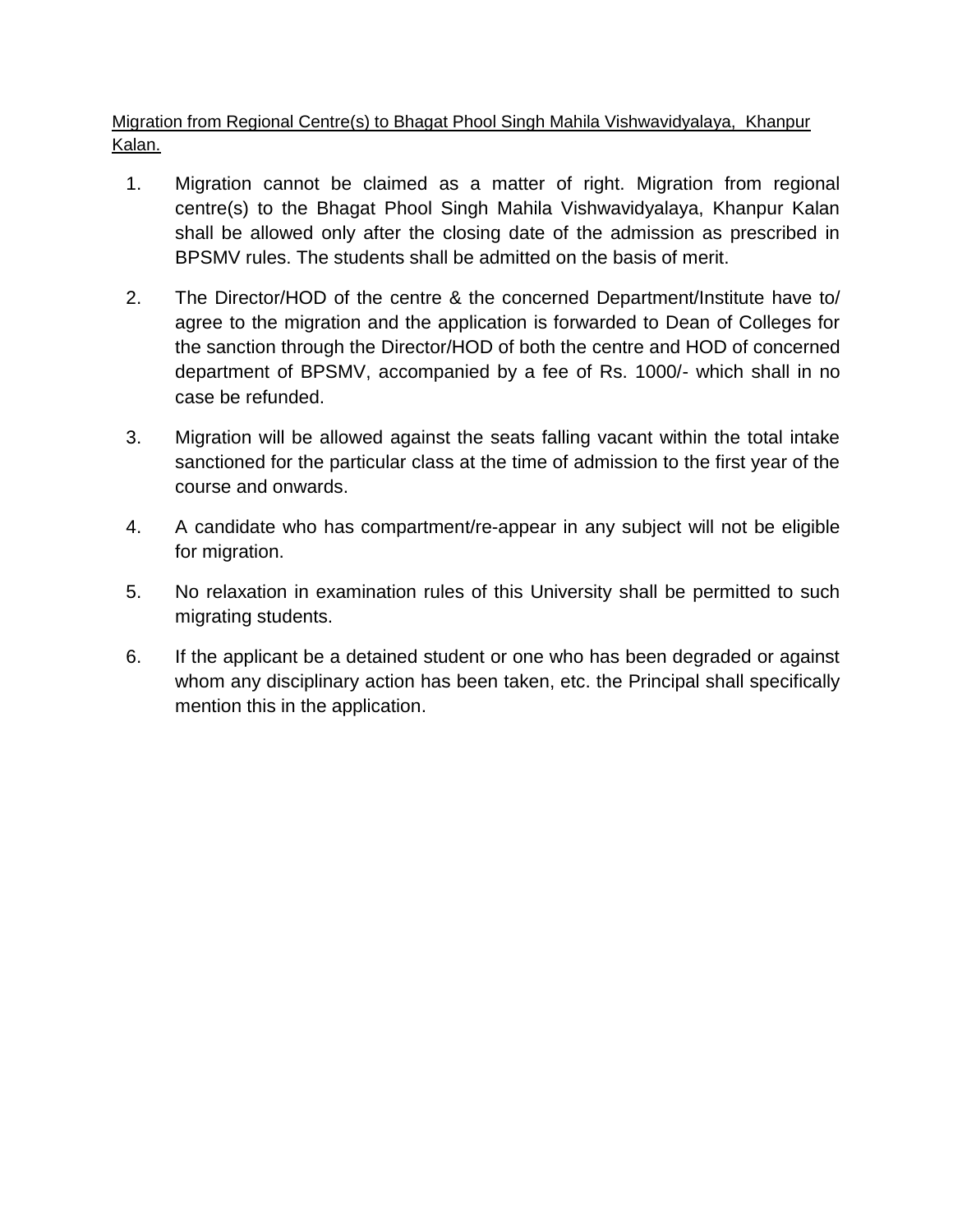### **RULES FOR MIGRATION FROM ONE RECOGNISED COLLEGE TO ANOTHER INCLUDING REGIONAL CENTRES OF BPS MAHILA VISHWAVIDYALAYA, KHANPUR KALAN SONIPAT, HARYANA**

- 1. A student, who has joined one College of this University and wishes to migrate to another College of the University for the same course, shall be permitted to do so only if: -
- (i) the Principals/Director of both the Colleges agree to the migration and the application is forwarded to Dean of Colleges for the sanction through the Principals of both the Colleges, accompanied by a fee of Rs. 1000/- which shall in no case be refunded.
- (ii) the Principal of the College from which she intends to migrate has given the leaving certificate; she possesses the minimum qualifications prescribed for admission to the course.
- 2. Provided that no migration shall be allowed after the submission of examination form except for the following reasons:
	- (a) if the student or her father or Guardian has been transferred and the fact has been certified by the Head of the Office/Dept. in which she or her father or Guardian is employed. (To be supported by a copy of transfer etc.)
	- (b) If the migration has been necessitated by the reasons of a student's ill health supported by a medical certificate from a Govt. Doctor of a Gazetted Rank or the Medical Officer of the University.
	- (c) If the woman student has married and the station to be migrated to is a station of the residence of her husband.
	- 3. If the applicant be a detained student or one who has been degraded or against whom any disciplinary action has been taken, etc. the Principal shall specifically mention this in the application.